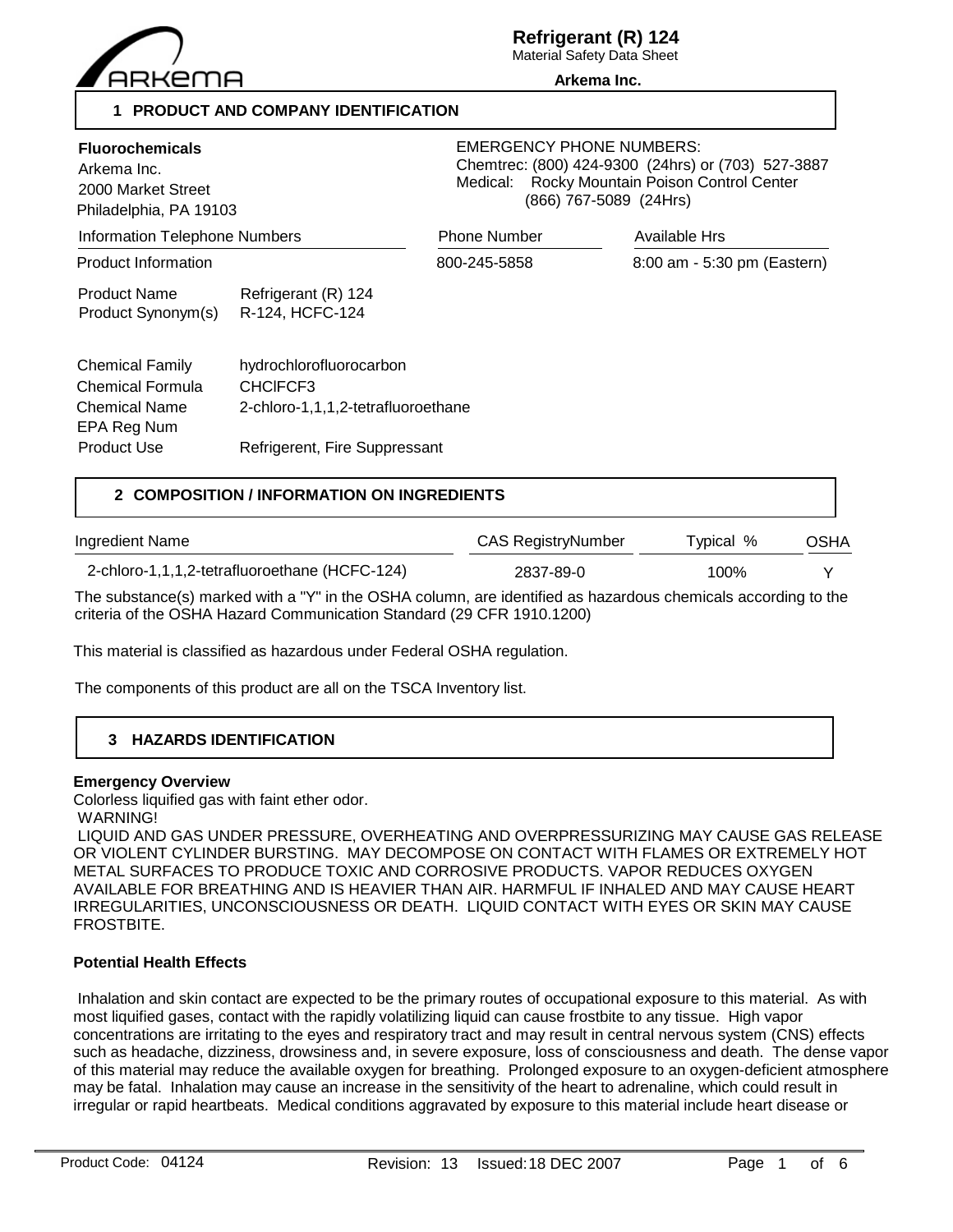

## **4 FIRST AID MEASURES**

IF IN EYES, immediately flush with plenty of water. Get medical attention if irritation persists.

IF ON SKIN, Flush exposed skin with lukewarm water (not hot), or use other means to warm skin slowly. Get medical attention if frostbitten by liquid or if irritation occures.

IF SWALLOWED, Not applicable - product is a gas at ambient temperatures.

IF INHALED, remove to fresh air. If not breathing, give artificial respiration. If breathing is difficult, give oxygen. Get medical attention. Do not give adrenaline, epinephrin or similar drugs following exposure to this product.

| <b>FIRE FIGHTING MEASURES</b> |
|-------------------------------|
|                               |

#### **Fire and Explosive Properties**

| <b>Auto-Ignition Temperature</b> | NE          |
|----------------------------------|-------------|
| Flash Point                      | NA - GAS    |
| Flammable Limits- Upper          | <b>NONE</b> |
| Lower                            | <b>NONE</b> |
|                                  |             |

Flash Point Method

## **Extinguishing Media**

Use extinguishing media appropriate to surrounding fire conditions.

## **Fire Fighting Instructions**

 Stop the flow of gas if possible. Use water spray on person making shut-off. Fire fighters and others who may be exposed to products of combustion should wear full fire fighting turn out gear (full Bunker Gear) and selfcontained breathing apparatus (pressure demand NIOSH approved or equivalent). Fire fighting equipment should be thoroughly decontaminated after use.

### **Fire and Explosion Hazards**

 May decompose on contact with flames or extremely hot metal surfaces to produce toxic and corrosive products. Liquid and gas under pressure, overheating or overpressurizing may cause gas release and/or violent cylinder bursting. Container may explode if heated due to resulting pressure rise. Some mixtures of HCFCs and/or HFCs, and air or oxygen may be combustible if pressurized and exposed to extreme heat or flame.

## **6 ACCIDENTAL RELEASE MEASURES**

### **In Case of Spill or Leak**

 Use Halogen leak detector or other suitable means to locate leaks or check atmosphere. Keep upwind. Evacuate enclosed spaces and disperse gas with floor-level forced-air ventilation. Exhaust vapors outdoors. Do not smoke or operate internal combustion engines. Remove flames and heating elements.

#### **7 HANDLING AND STORAGE**

#### **Handling**

j

 Avoid breathing gas. Avoid contact with eyes, skin and clothing. Keep container closed. Use only with adequate ventilation. Do not enter confined spaces unless adequately ventilated.

#### **Storage**

Do not apply direct flame to cylinder. Do not store cylinder in direct sun or expose it to heat above 120 F.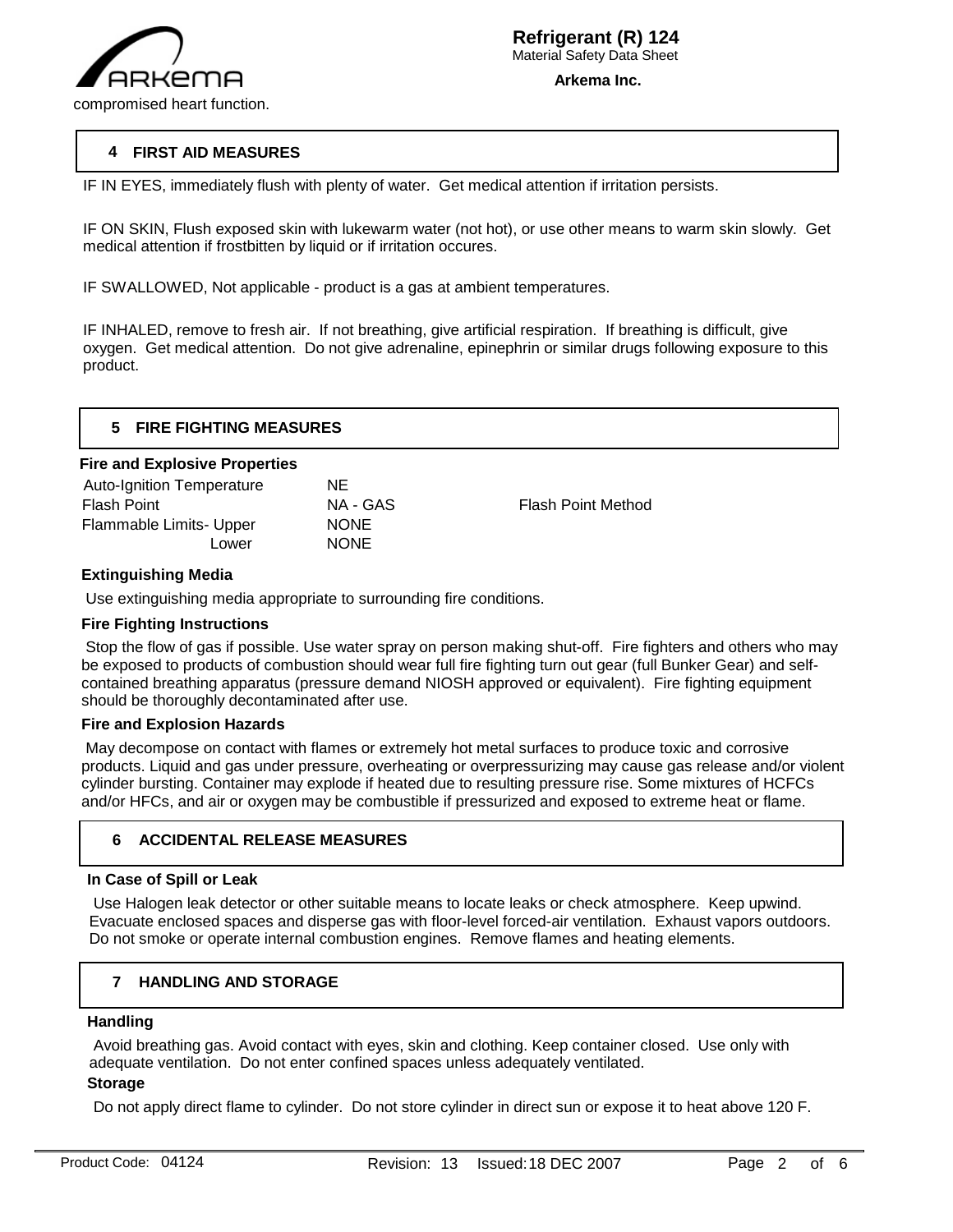

**Arkema Inc.**

#### **7 HANDLING AND STORAGE**

Do not drop or refill this cylinder. Keep away from heat, sparks and flames.

#### **8 EXPOSURE CONTROLS / PERSONAL PROTECTION**

### **Engineering Controls**

 $\overline{a}$ 

 Investigate engineering techniques to reduce exposures below airborne exposure limits. Provide ventilation if necessary to control exposure levels below airborne exposure limits (see below). If practical, use local mechanical exhaust ventilation at sources of air contamination such as open process equipment.

## **Eye / Face Protection**

Where there is potential for eye contact, wear chemical goggles and have eye flushing equipment available.

### **Skin Protection**

 Wear appropriate chemical resistant protective clothing and chemical resistant gloves to prevent skin contact. Consult glove manufacturer to determine appropriate type glove material for given application. Rinse contaminated skin promptly. Wash contaminated clothing and clean protective equipment before reuse. Wash skin thoroughly after handling.

### **Respiratory Protection**

 Avoid breathing gas. When airborne exposure limits are exceeded (see below), use NIOSH approved respiratory protection equipment appropriate to the material and/or its components (full facepiece recommended). Consult respirator manufacturer to determine appropriate type equipment for a given application. Observe respirator use limitations specified by NIOSH or the manufacturer. For emergency and other conditions where exposure limit may be significantly exceeded, use an approved full face positivepressure, self-contained breathing apparatus or positive-pressure airline with auxiliary self-contained air supply. Respiratory protection programs must comply with 29 CFR § 1910.134.

## **Airborne Exposure Guidelines for Ingredients**

| <b>Exposure Limit</b>                         |                                                                                                                                                             | Value                                                                                                                                                                                                                                                                                                                                                                                                     |
|-----------------------------------------------|-------------------------------------------------------------------------------------------------------------------------------------------------------------|-----------------------------------------------------------------------------------------------------------------------------------------------------------------------------------------------------------------------------------------------------------------------------------------------------------------------------------------------------------------------------------------------------------|
| 2-chloro-1,1,1,2-tetrafluoroethane (HCFC-124) |                                                                                                                                                             |                                                                                                                                                                                                                                                                                                                                                                                                           |
| <b>WEEL TWA</b>                               |                                                                                                                                                             | $1000$ ppm                                                                                                                                                                                                                                                                                                                                                                                                |
|                                               | -Only those components with exposure limits are printed in this section.<br>exposure. Measures to prevent significant cutaneous absorption may be required. | -Skin contact limits designated with a "Y" above have skin contact effect. Air sampling alone is insufficient to accurately quantitate<br>-ACGIH Sensitizer designator with a value of "Y" above means that exposure to this material may cause allergic reactions.<br>-WEEL-AIHA Sensitizer designator with a value of "Y" above means that exposure to this material may cause allergic skin reactions. |
|                                               | 9 PHYSICAL AND CHEMICAL PROPERTIES                                                                                                                          |                                                                                                                                                                                                                                                                                                                                                                                                           |
|                                               |                                                                                                                                                             | Charles and the contract of the contract of the second second second second second second second second second second second second second second second second second second second second second second second second second                                                                                                                                                                            |

| Colorless liquified gas with faint ether odor. |
|------------------------------------------------|
| ΝA                                             |
| NE                                             |
| 49.1 psia @ 21.1 C (70 F)                      |
| $(AIR = 1) 4.74$                               |
| NE                                             |
| $-199C$                                        |
| $-11.0$ C/12.2 F                               |
| Slight                                         |
| 100                                            |
| 136.5                                          |
|                                                |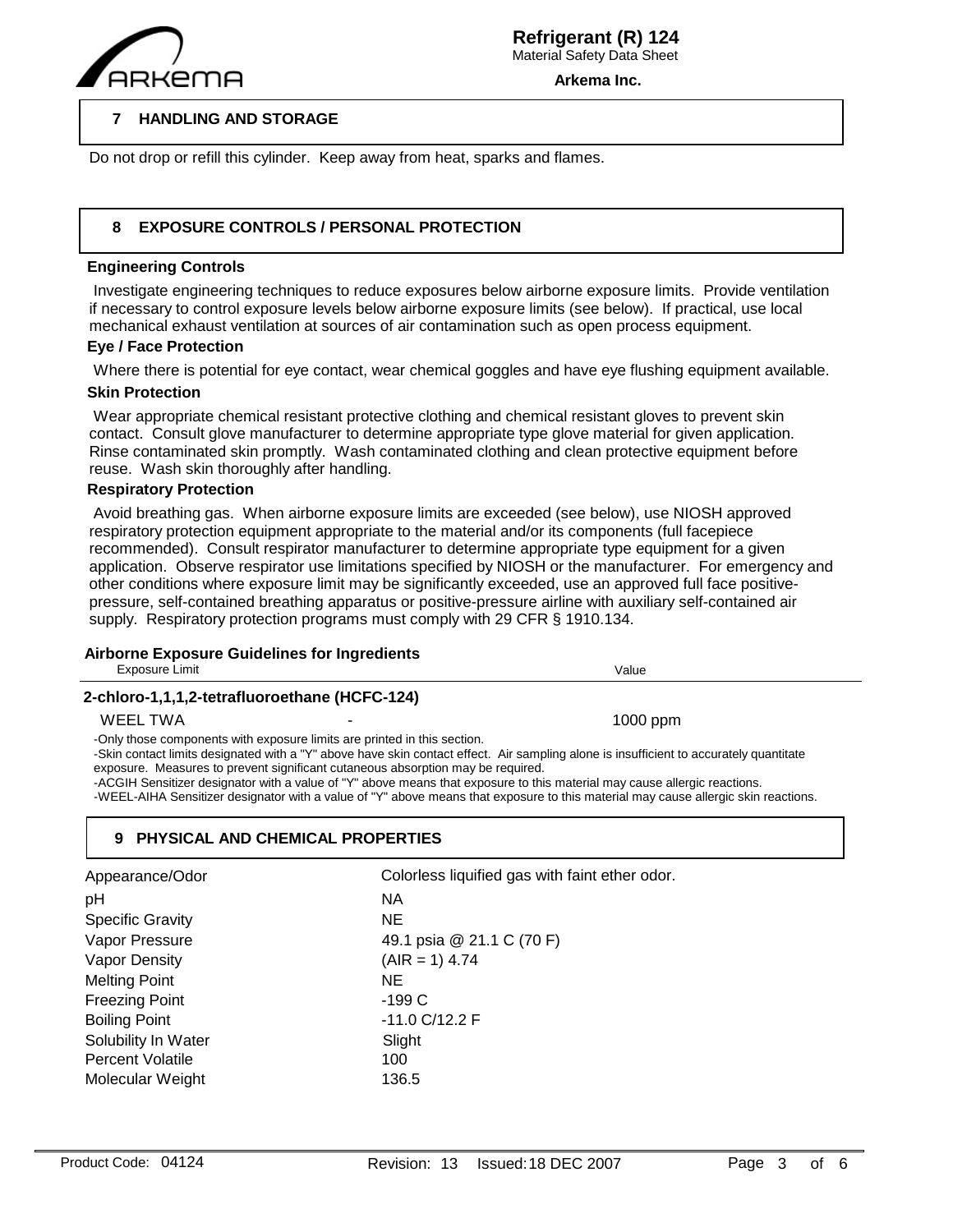

**Arkema Inc.**

## **10 STABILITY AND REACTIVITY**

## **Stability**

 This material is chemically stable under specified conditions or storage, shipment and/or use. See HANDLING AND STORAGE section of this MSDS for specified conditions.

## **Incompatibility**

Avoid contact with strong alkali or alkaline earth metals, finely powdered metals such as aluminum, magnesium or zinc and strong oxidizers, since they may react or accelerate decomposition.

## **Hazardous Decomposition Products**

Thermal decomposition products could include Halogen acids (HF and HCl), Halogens, Carbon monoxide, Carbon dioxide, and Carbonyl halides.

## **11 TOXICOLOGICAL INFORMATION**

### **Toxicological Information**

 Acute inhalation of high concentrations has produced a rapid anesthetic effect in mice and dogs. Inhalation , followed by intravenous injection of epinephrine to simulate stress reactions, resulted in cardiac sensitization in dogs. Following repeated inhalation exposure, drowsiness and loss of coordination were observed in rats (at high dose levels) and slight central nervous system effects and minor blood chemistry changes were observed in rats and mice. Long-term inhalation produced no increased incidence of tumors in rats. No birth defects were noted in the offspring of rats or rabbits exposed by inhalation during pregnancy, even at dosages which produced adverse effects in the mother. No genetic changes were observed in tests using bacteria, animal cells or animals. Single exposure (acute) studies indicate:

Inhalation - Practically Non-toxic to Rats (4-hr LC50 230,000 to 300,000 ppm)

## **12 ECOLOGICAL INFORMATION**

#### **Ecotoxicological Information**

No data are available.

#### **Chemical Fate Information**

 When released into the environment, this material may be expected to partition almost exclusively into the atmosphere. Bioaccumulation is considered unlikely (log Pow 1.9-2.0). This material is not readily biodegradable (2% after 28-days).

## **13 DISPOSAL CONSIDERATIONS**

#### **Waste Disposal**

 Do not vent the container contents, or product residuals, to the atmosphere. Recover and reclaim unused contents or residuals as appropriate. Recovered/reclaimed product can be returned to an approved certified reclaimer or back to the seller depending on the material. Completely emptied disposable containers can be disposed of as recyclable steel. Returnable cylinders must be returned to seller. Comply with any federal, state and local regulations.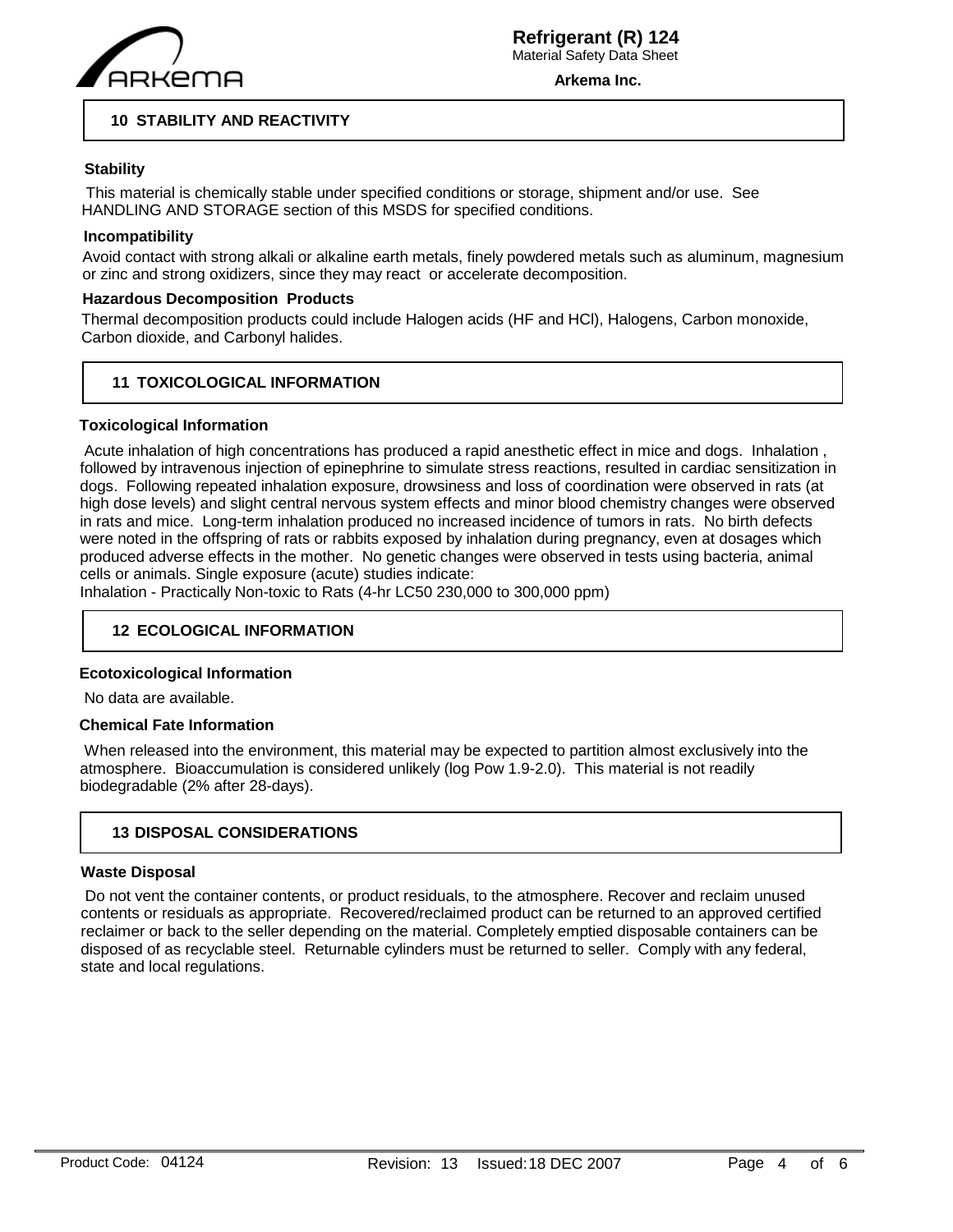

**Arkema Inc.**

## **14 TRANSPORT INFORMATION**

| 1-chloro-1,2,2,2-tetrafluoroethane |
|------------------------------------|
| 2.2                                |
| <b>UN 1021</b>                     |
| PG NA                              |
|                                    |

# **15 REGULATORY INFORMATION**

| Hazard Categories Under Criteria of SARA Title III Rules (40 CFR Part 370)             |                            |           |                                                                                                                                        |
|----------------------------------------------------------------------------------------|----------------------------|-----------|----------------------------------------------------------------------------------------------------------------------------------------|
| Immediate (Acute) Health Y                                                             | Fire                       | N         |                                                                                                                                        |
| Delayed (Chronic) Health N                                                             | Reactive                   | N         |                                                                                                                                        |
|                                                                                        | Sudden Release of Pressure | Y         |                                                                                                                                        |
| The components of this product are all on the TSCA Inventory list.                     |                            |           |                                                                                                                                        |
| <b>Ingredient Related Regulatory Information:</b><br><b>SARA Reportable Quantities</b> |                            | CERCLA RQ | SARA TPQ                                                                                                                               |
| 2-chloro-1,1,1,2-tetrafluoroethane (HCFC-124)                                          |                            | NE        |                                                                                                                                        |
| <b>SARA Title III, Section 313</b>                                                     |                            |           | This product does contain chemical(s) which are defined as toxic chemicals under and subject to the reporting requirements of, Section |

## **New Jersey Right to Know**

This product does contain the following chemical(s), as indicated below, currently on the New Jersey Right-to-Know Substances List. 2-chloro-1,1,1,2-tetrafluoroethane (HCFC-124)

## **16 OTHER INFORMATION**

## **Revision Information**

| <b>Revision Date</b>             | 18 DEC 2007 |
|----------------------------------|-------------|
| <b>Supercedes Revision Dated</b> | 18-DEC-2007 |

Revision Number 13

## **Revision Summary**

OSHA status

**Key**

 $NE$ = Not Established  $NA$ = Not Applicable  $(R)$  = Registered Trademark